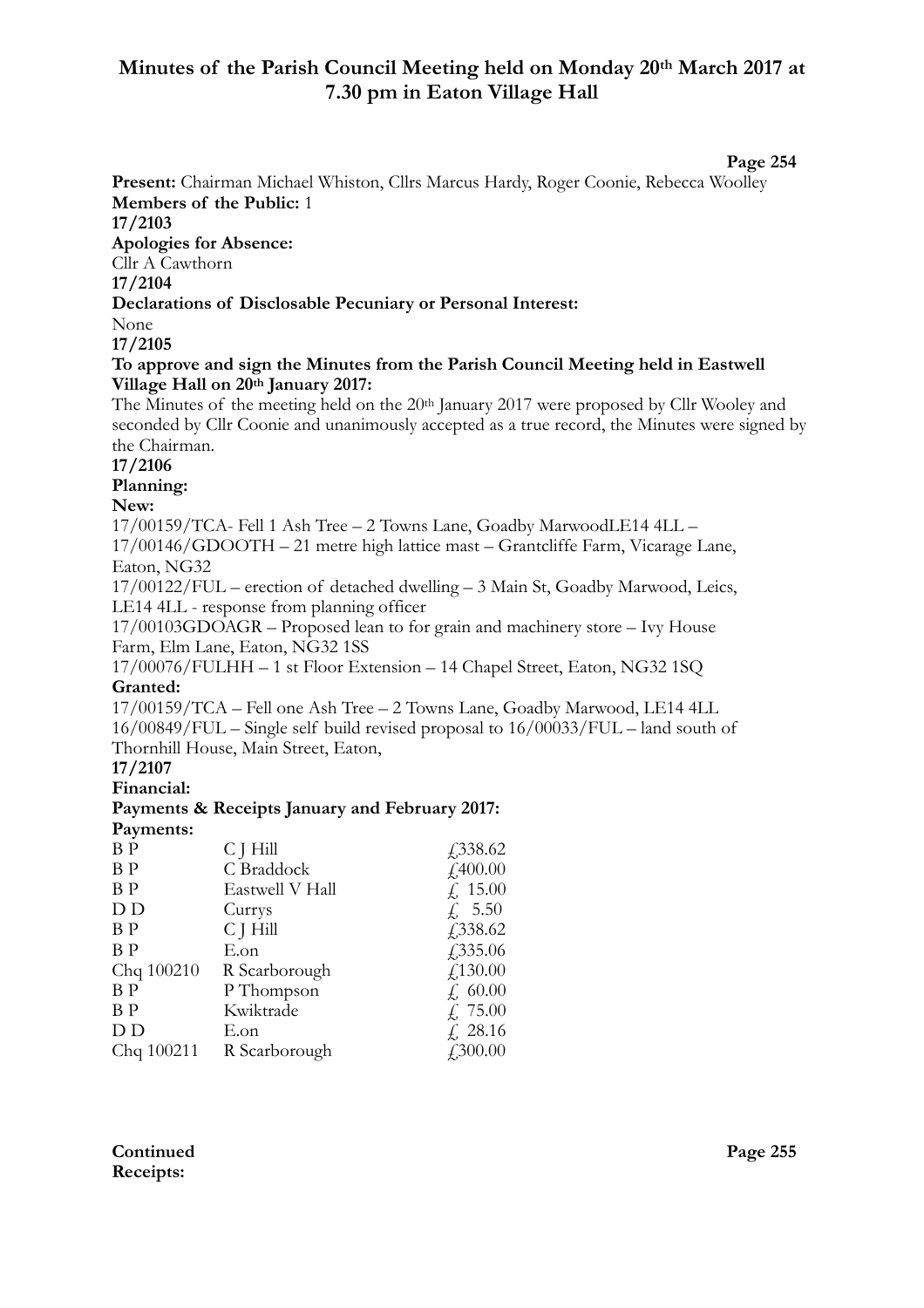# **Minutes of the Parish Council Meeting held on Monday 20th March 2017 at 7.30 pm in Eaton Village Hall**

| Co-op Memorials      | f. 35.00        |
|----------------------|-----------------|
| Western Distribution | 9.03            |
| Allotments           | $\neq$ 40.00    |
| Mrs Coleman          | $\angle 300.00$ |
| Allotments           | $\angle 502.00$ |
| <b>HSBC</b> Interest | $f = 0.39$      |

The above payments and receipts were unanimously accepted and signed off by two Councillors.

## **Bank Reconciliation:**

The reconciled bank balance as at the  $28<sup>th</sup>$  February 2017 of  $\frac{17921.52}{17921.52}$  was unanimously accepted as a true record of the Councils financial position.

#### **17/2108 Eaton:**

**a)** Churchyard and Cemetery Report – After discussion it was unanimously agreed to obtain quotes for some of the tree work in the cemetery covering 10 Yew Trees, 3 box bushes and raising canopy of trees up main path. It was further agreed to carry on with the basic task of clearing the overgrown areas in the Churchyard an initial quote of  $\ddot{f}$  300.00 had been accepted work to commence in April.

**b)** Grass area by Chapel – It had been established that this grassed area was not owned by the Parish Council but came under the jurisdiction of Highways. It was therefore agreed the alleged problem of parking should be referred to Highways.

**17/2109 Eastwell:**

**17/2110** 

# **Goadby Marwood:**

A letter had been received from the Village Hall Committee thanking the Council for their donation towards the cost of the village hall floor.

### **17/2111**

# **Adopt Redwood Pryor Ltd as Internal Auditor:**

It was unanimously agreed to instruct Redwood Pryor Ltd to carry out the 2016/17 Internal Audit.

**17/2112** 

# **Equal Opportunities Policy:**

A draft Equal Opportunities Policy was presented by the Clerk and after discussion it was unanimously agreed to adopt this with immediate effect. – copy attached to these Minutes **17/2113** 

### **Meetings and Training Attended:**

None

**17/2114** 

# **Emails - previously circulated, issues raised will be put on next month's Agenda:**

A revised grass mowing quote had been received from Burnt Oak Developments Ltd. And after discussion it was unanimously agreed to continue using them for this year.

### **17/2115**

### **Items for Next Month's Agenda:**

Tree Quotes Parish Council Vacancy Flail Hedge by allotments